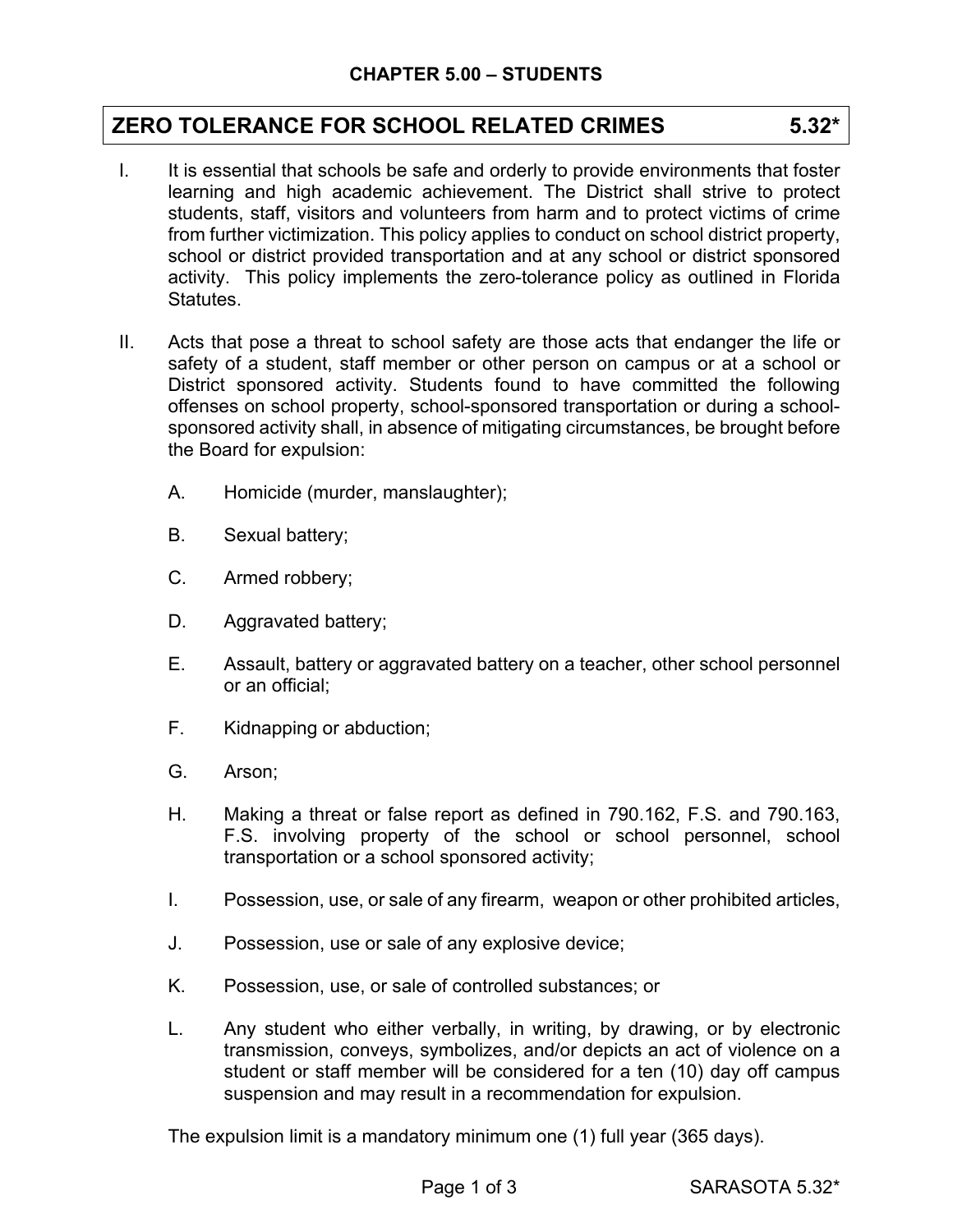### **CHAPTER 5.00 – STUDENTS**

- III. Prior to taking such action against any student, the School Board shall ensure that appropriate due process procedures are followed. If a student committing one of the offenses outlined in subsection II of this rule is identified as disabled and is participating in a program for exceptional students, then school personnel shall follow procedures in State Board of Education rules. This provision shall not be construed to remove a School Board's discretion in cases where mitigating circumstances may affect decisions on disciplinary action.
- IV. The School Board may assign more severe consequences than normally authorized for violations of the *Code of Student Conduct* when the offender appears motivated by hostility toward the victim's real or perceived race, religion, color, sexual orientation, ethnicity, ancestry, national origin, political beliefs, marital status, age, social and family background, linguistic preference, or disability.
- V. Acts that are considered petty misconduct may disrupt the educational process but do not endanger the life or safety of an individual. Such acts include but are not limited to:
	- A. Cellular telephone violation;
	- B. Defiance of authority;
	- C. Disruption, minor;
	- D. Dress code violation;
	- E. Eating or drinking on the bus;
	- F. Forgery;
	- G. Horseplay;
	- H. Leaving campus without permission;
	- I. Lying or misrepresentation;
	- J. Profanity;
	- K. Vehicle parking violation.
- VI. The District shall establish agreements with the county sheriff's office and local police department(s) that provide for reporting conduct that threatens school safety and obtaining assistance from the appropriate law enforcement agency.
- VII. Local law enforcement authorities shall be notified immediately when one of the offenses listed in subsection II. is committed on school property, on schoolsponsored transportation, or during a school-sponsored activity. Additionally, a threat assessment team shall consult with law enforcement whenever a student exhibits a pattern of behavior, based upon previous acts or the severity of an act,